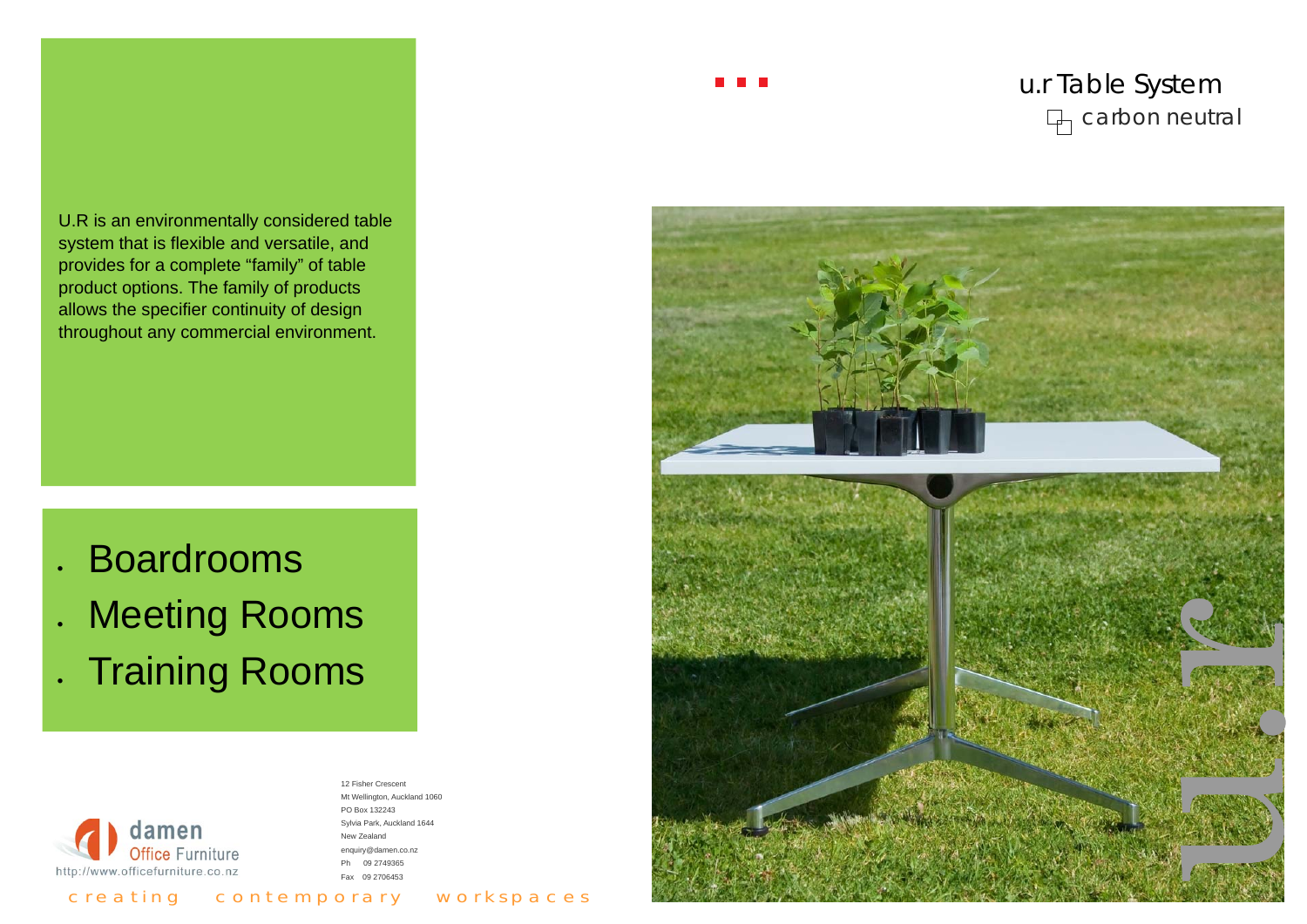

U.R can accommodate tables and desks with a variety of top depths and to an infinite length. Large boardroom tables can be produced using the u.r multi leg configuration. By adding frame spacers, additional legs and feet, the possibilities with u.r are endless.







#### Table Options, Fixed and Folding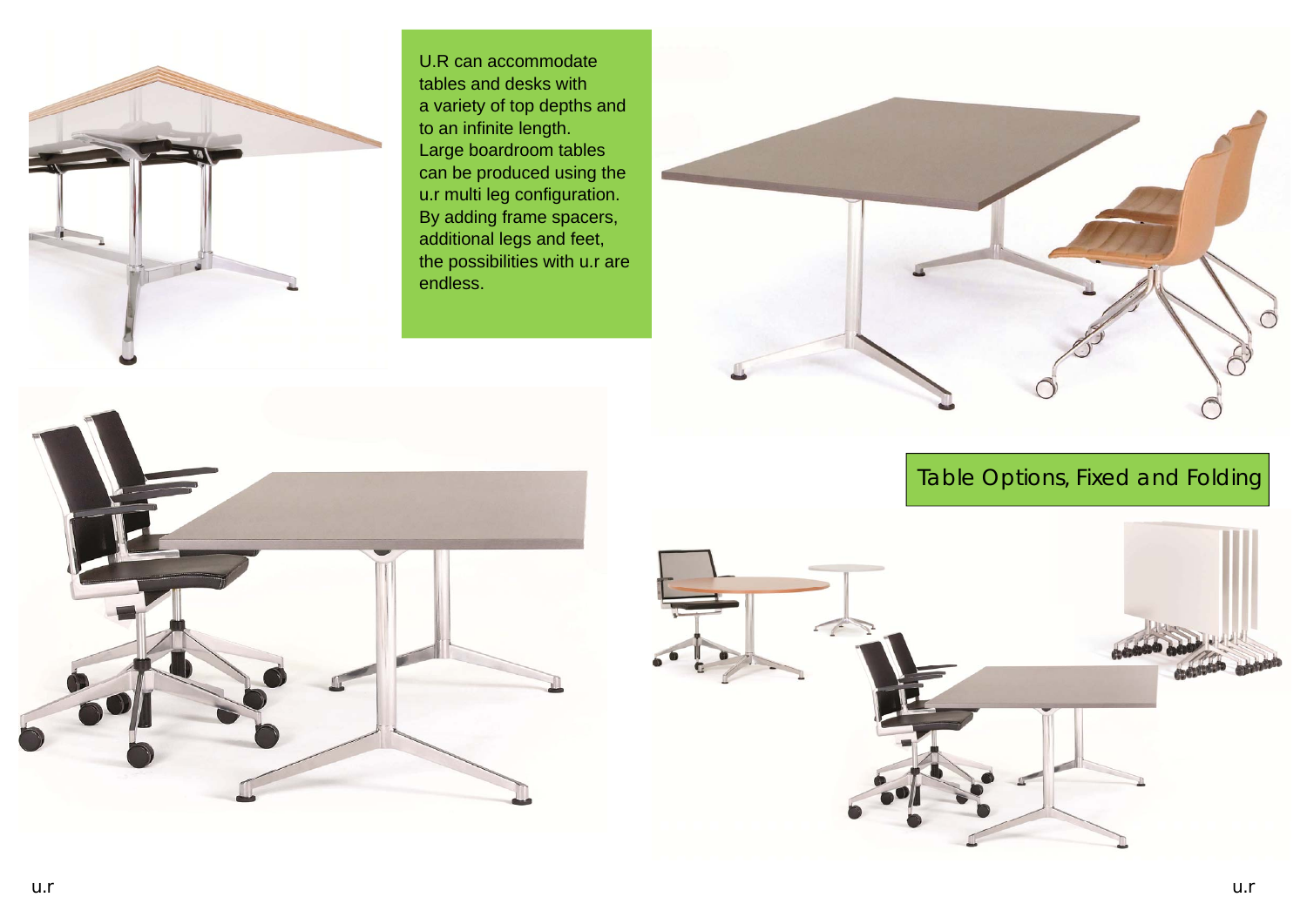

### Folding Table Options





#### Pedestal Table Bases





u.r folding tables provide a tilt-top stacking table for workspaces that demand flexibility. Suitable for boardrooms, training rooms, temporary desking, and offices that require constant reconfiguration.The folding table is fitted with a lockable soft tread castor and are supplied with table linking mechanisms as a standard feature.

![](_page_2_Picture_2.jpeg)

![](_page_2_Picture_3.jpeg)